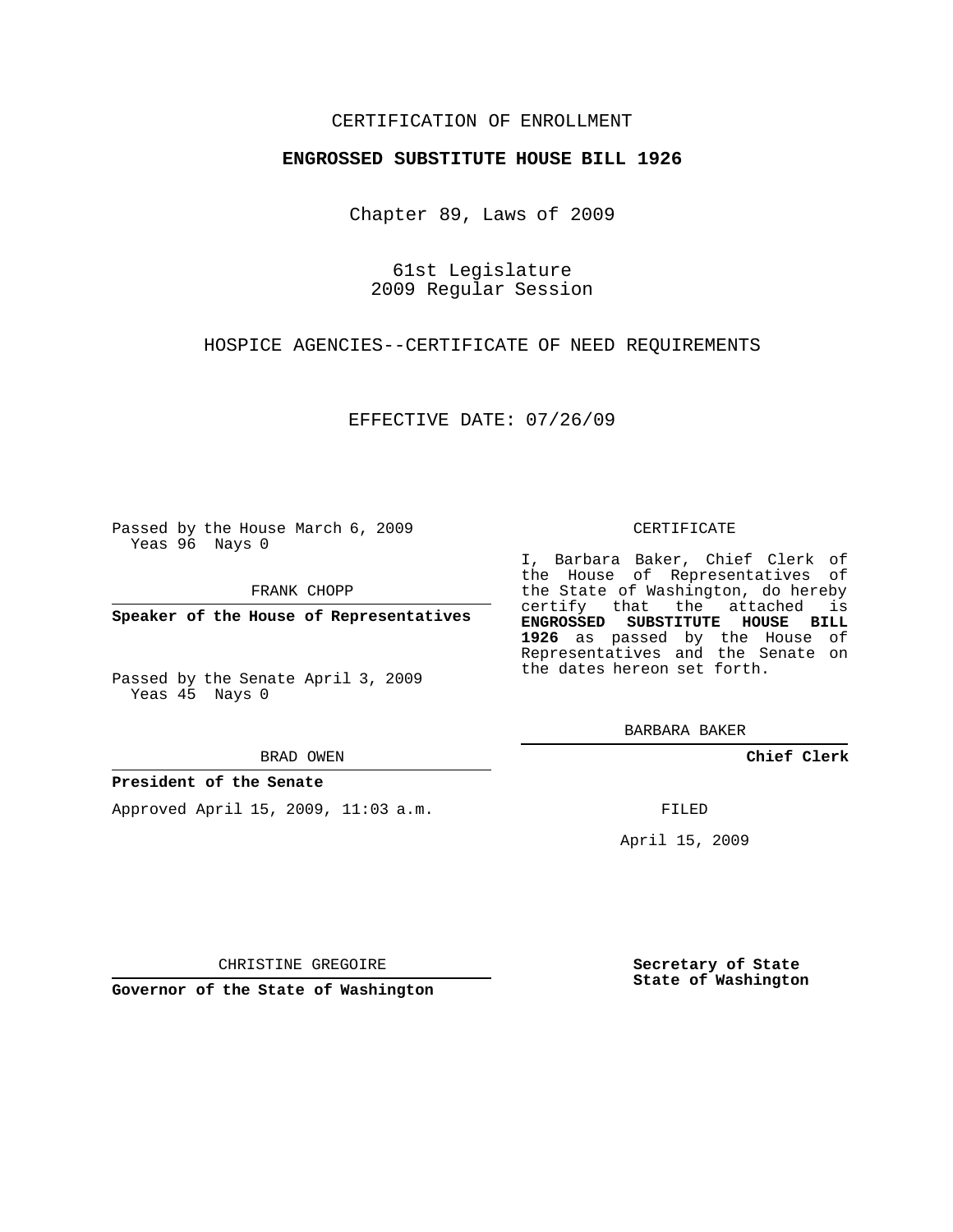# **ENGROSSED SUBSTITUTE HOUSE BILL 1926** \_\_\_\_\_\_\_\_\_\_\_\_\_\_\_\_\_\_\_\_\_\_\_\_\_\_\_\_\_\_\_\_\_\_\_\_\_\_\_\_\_\_\_\_\_

\_\_\_\_\_\_\_\_\_\_\_\_\_\_\_\_\_\_\_\_\_\_\_\_\_\_\_\_\_\_\_\_\_\_\_\_\_\_\_\_\_\_\_\_\_

Passed Legislature - 2009 Regular Session

**State of Washington 61st Legislature 2009 Regular Session**

**By** House Health Care & Wellness (originally sponsored by Representatives Cody, Ericksen, Appleton, Pettigrew, Kenney, Moeller, and Ormsby)

READ FIRST TIME 02/23/09.

 AN ACT Relating to exempting from certificate of need requirements hospice agencies that serve the unique cultural or religious needs of religious groups or ethnic minorities; and amending RCW 70.38.111.

BE IT ENACTED BY THE LEGISLATURE OF THE STATE OF WASHINGTON:

 **Sec. 1.** RCW 70.38.111 and 1997 c 210 s 1 are each amended to read as follows:

 (1) The department shall not require a certificate of need for the offering of an inpatient tertiary health service by:

 (a) A health maintenance organization or a combination of health maintenance organizations if (i) the organization or combination of organizations has, in the service area of the organization or the service areas of the organizations in the combination, an enrollment of at least fifty thousand individuals, (ii) the facility in which the service will be provided is or will be geographically located so that the service will be reasonably accessible to such enrolled individuals, and (iii) at least seventy-five percent of the patients who can reasonably be expected to receive the tertiary health service will be individuals enrolled with such organization or organizations in the combination;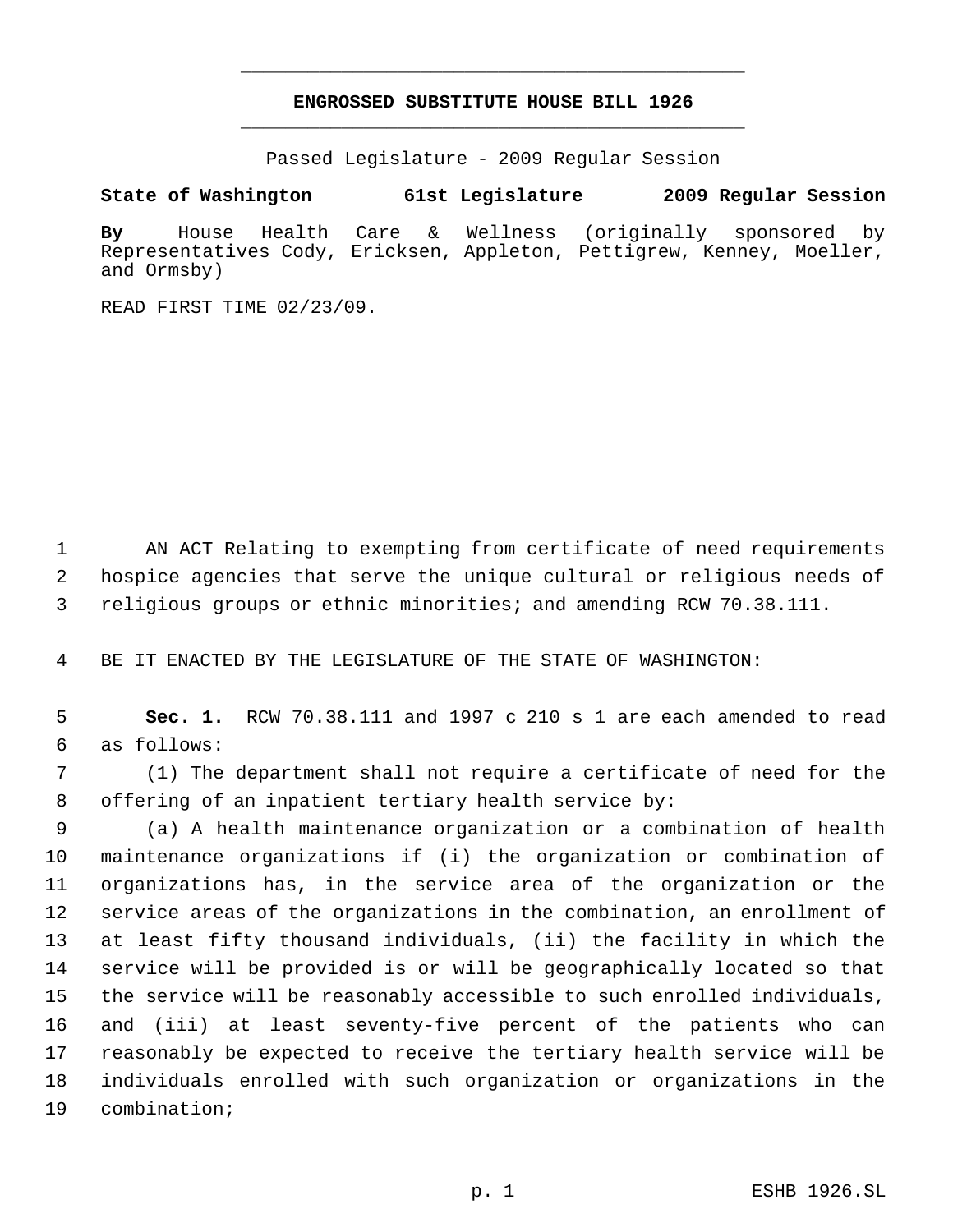(b) A health care facility if (i) the facility primarily provides or will provide inpatient health services, (ii) the facility is or will be controlled, directly or indirectly, by a health maintenance organization or a combination of health maintenance organizations which has, in the service area of the organization or service areas of the organizations in the combination, an enrollment of at least fifty thousand individuals, (iii) the facility is or will be geographically located so that the service will be reasonably accessible to such enrolled individuals, and (iv) at least seventy-five percent of the patients who can reasonably be expected to receive the tertiary health service will be individuals enrolled with such organization or organizations in the combination; or

 (c) A health care facility (or portion thereof) if (i) the facility is or will be leased by a health maintenance organization or combination of health maintenance organizations which has, in the service area of the organization or the service areas of the organizations in the combination, an enrollment of at least fifty thousand individuals and, on the date the application is submitted under subsection (2) of this section, at least fifteen years remain in the term of the lease, (ii) the facility is or will be geographically located so that the service will be reasonably accessible to such enrolled individuals, and (iii) at least seventy-five percent of the patients who can reasonably be expected to receive the tertiary health service will be individuals enrolled with such organization;

 if, with respect to such offering or obligation by a nursing home, the department has, upon application under subsection (2) of this section, granted an exemption from such requirement to the organization, combination of organizations, or facility.

 (2) A health maintenance organization, combination of health maintenance organizations, or health care facility shall not be exempt under subsection (1) of this section from obtaining a certificate of need before offering a tertiary health service unless:

 (a) It has submitted at least thirty days prior to the offering of services reviewable under RCW 70.38.105(4)(d) an application for such exemption; and

 (b) The application contains such information respecting the organization, combination, or facility and the proposed offering or obligation by a nursing home as the department may require to determine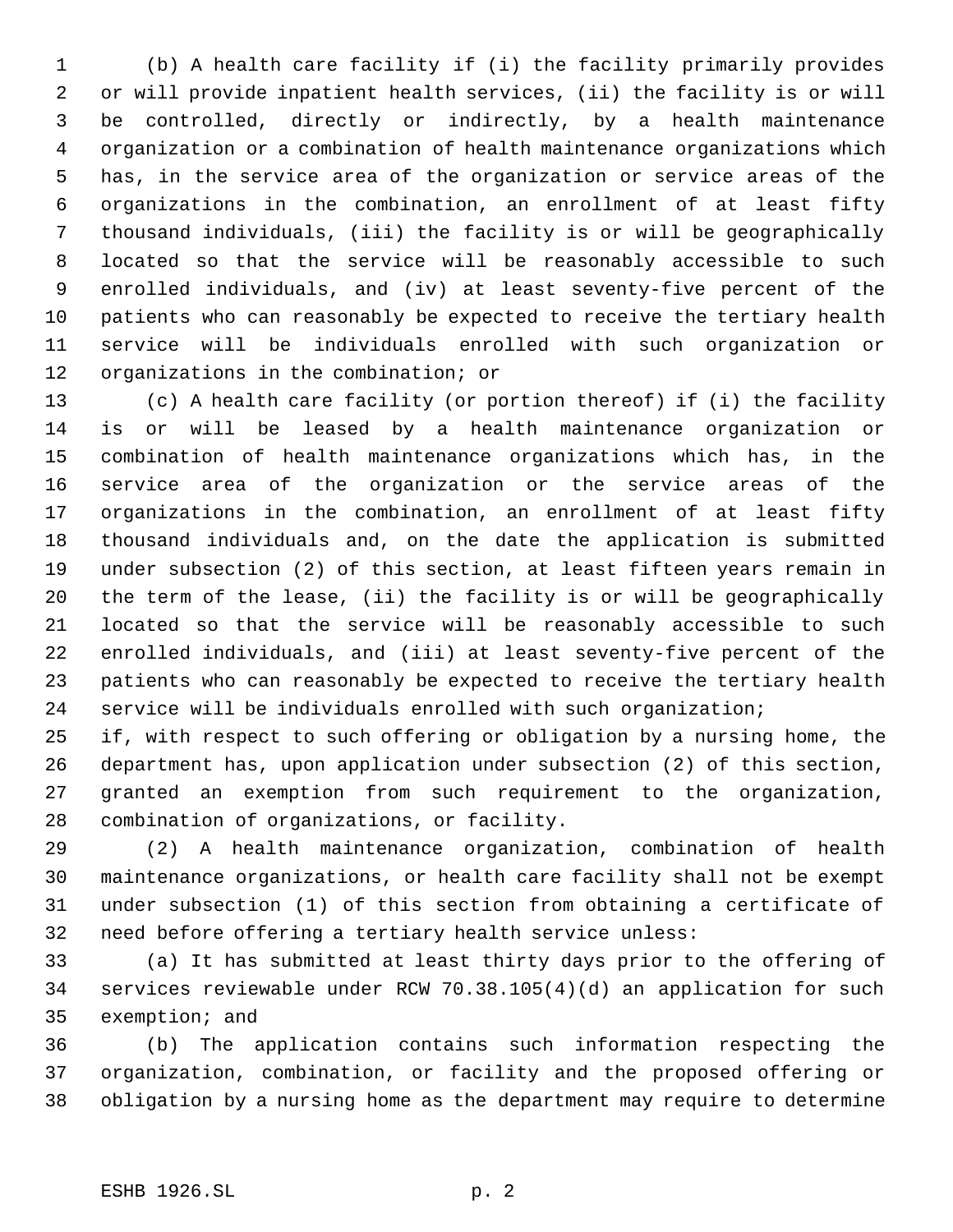if the organization or combination meets the requirements of subsection (1) of this section or the facility meets or will meet such requirements; and

 (c) The department approves such application. The department shall approve or disapprove an application for exemption within thirty days of receipt of a completed application. In the case of a proposed health care facility (or portion thereof) which has not begun to provide tertiary health services on the date an application is submitted under this subsection with respect to such facility (or portion), the facility (or portion) shall meet the applicable requirements of subsection (1) of this section when the facility first provides such services. The department shall approve an application submitted under this subsection if it determines that the applicable requirements of subsection (1) of this section are met.

 (3) A health care facility (or any part thereof) with respect to which an exemption was granted under subsection (1) of this section may not be sold or leased and a controlling interest in such facility or in a lease of such facility may not be acquired and a health care facility described in (1)(c) which was granted an exemption under subsection (1) of this section may not be used by any person other than the lessee described in (1)(c) unless:

 (a) The department issues a certificate of need approving the sale, lease, acquisition, or use; or

 (b) The department determines, upon application, that (i) the entity to which the facility is proposed to be sold or leased, which intends to acquire the controlling interest, or which intends to use the facility is a health maintenance organization or a combination of health maintenance organizations which meets the requirements of  $(1)(a)(i)$ , and  $(ii)$  with respect to such facility, meets the 30 requirements of  $(1)(a)(ii)$  or  $(iii)$  or the requirements of  $(1)(b)(i)$ and (ii).

 (4) In the case of a health maintenance organization, an ambulatory care facility, or a health care facility, which ambulatory or health care facility is controlled, directly or indirectly, by a health maintenance organization or a combination of health maintenance organizations, the department may under the program apply its certificate of need requirements only to the offering of inpatient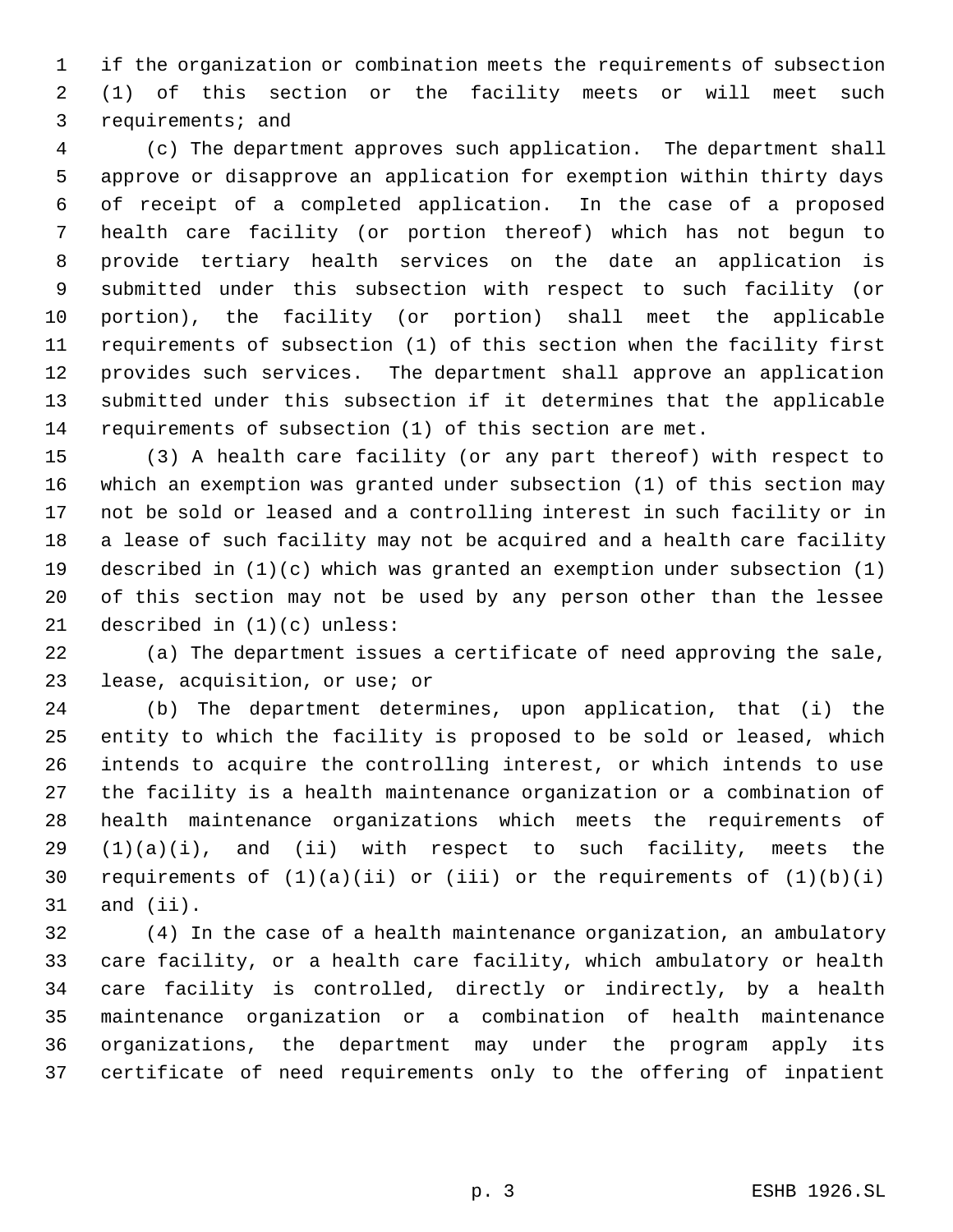tertiary health services and then only to the extent that such offering is not exempt under the provisions of this section.

 (5)(a) The department shall not require a certificate of need for the construction, development, or other establishment of a nursing home, or the addition of beds to an existing nursing home, that is owned and operated by a continuing care retirement community that:

(i) Offers services only to contractual members;

 (ii) Provides its members a contractually guaranteed range of services from independent living through skilled nursing, including 10 some assistance with daily living activities;

 (iii) Contractually assumes responsibility for the cost of services exceeding the member's financial responsibility under the contract, so that no third party, with the exception of insurance purchased by the retirement community or its members, but including the medicaid program, is liable for costs of care even if the member depletes his or her personal resources;

 (iv) Has offered continuing care contracts and operated a nursing home continuously since January 1, 1988, or has obtained a certificate 19 of need to establish a nursing home;

 (v) Maintains a binding agreement with the state assuring that financial liability for services to members, including nursing home services, will not fall upon the state;

 (vi) Does not operate, and has not undertaken a project that would result in a number of nursing home beds in excess of one for every four living units operated by the continuing care retirement community, exclusive of nursing home beds; and

 (vii) Has obtained a professional review of pricing and long-term solvency within the prior five years which was fully disclosed to members.

 (b) A continuing care retirement community shall not be exempt under this subsection from obtaining a certificate of need unless:

 (i) It has submitted an application for exemption at least thirty days prior to commencing construction of, is submitting an application for the licensure of, or is commencing operation of a nursing home, whichever comes first; and

 (ii) The application documents to the department that the continuing care retirement community qualifies for exemption.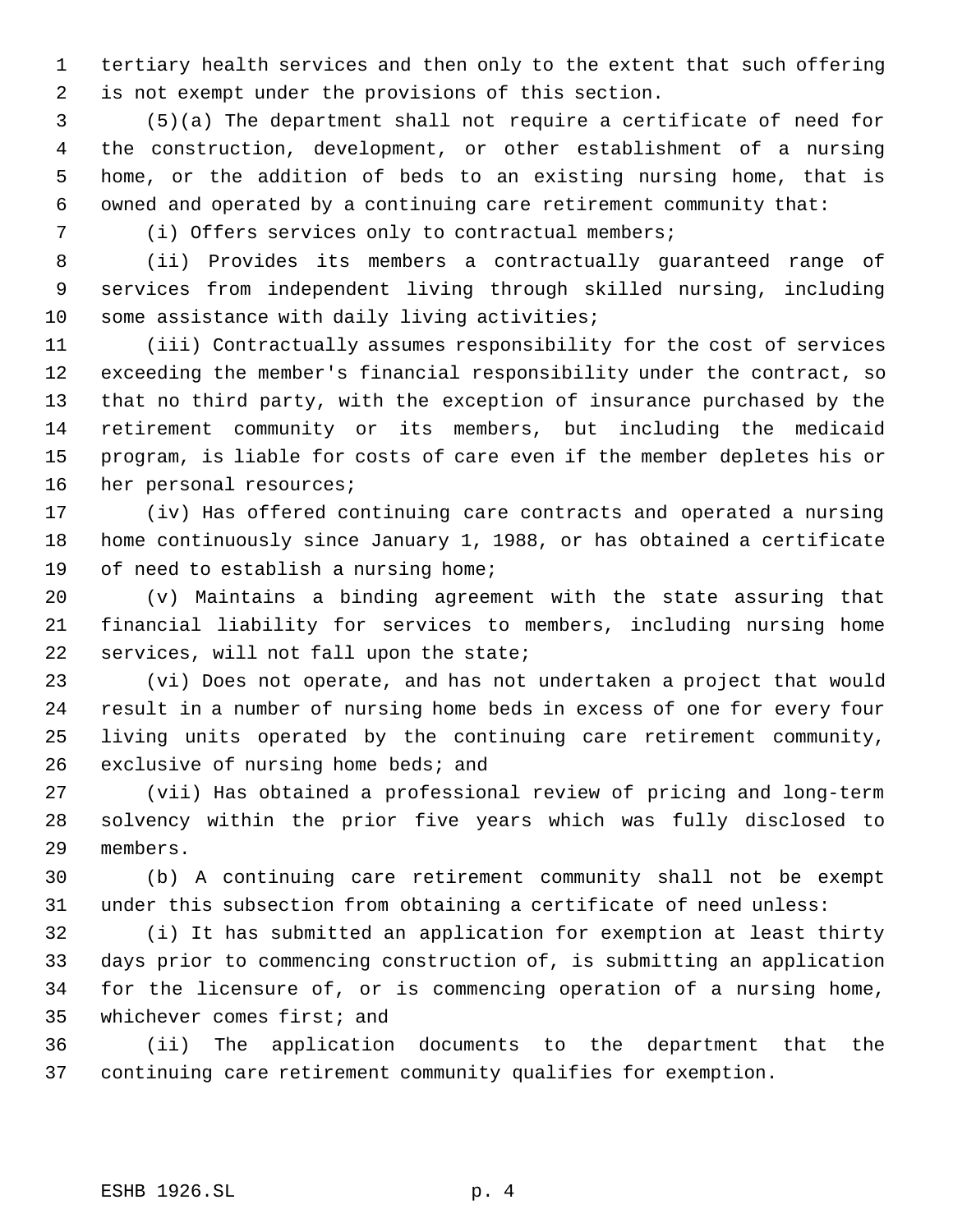(c) The sale, lease, acquisition, or use of part or all of a continuing care retirement community nursing home that qualifies for exemption under this subsection shall require prior certificate of need approval to qualify for licensure as a nursing home unless the department determines such sale, lease, acquisition, or use is by a continuing care retirement community that meets the conditions of (a) of this subsection.

 (6) A rural hospital, as defined by the department, reducing the number of licensed beds to become a rural primary care hospital under the provisions of Part A Title XVIII of the Social Security Act Section 1820, 42 U.S.C., 1395c et seq. may, within three years of the reduction of beds licensed under chapter 70.41 RCW, increase the number of licensed beds to no more than the previously licensed number without being subject to the provisions of this chapter.

 (7) A rural health care facility licensed under RCW 70.175.100 formerly licensed as a hospital under chapter 70.41 RCW may, within three years of the effective date of the rural health care facility license, apply to the department for a hospital license and not be subject to the requirements of RCW 70.38.105(4)(a) as the construction, development, or other establishment of a new hospital, provided there is no increase in the number of beds previously licensed under chapter 70.41 RCW and there is no redistribution in the number of beds used for acute care or long-term care, the rural health care facility has been in continuous operation, and the rural health care facility has not been purchased or leased.

 (8)(a) A nursing home that voluntarily reduces the number of its licensed beds to provide assisted living, licensed boarding home care, adult day care, adult day health, respite care, hospice, outpatient therapy services, congregate meals, home health, or senior wellness clinic, or to reduce to one or two the number of beds per room or to otherwise enhance the quality of life for residents in the nursing home, may convert the original facility or portion of the facility back, and thereby increase the number of nursing home beds to no more than the previously licensed number of nursing home beds without obtaining a certificate of need under this chapter, provided the facility has been in continuous operation and has not been purchased or leased. Any conversion to the original licensed bed capacity, or to any portion thereof, shall comply with the same life and safety code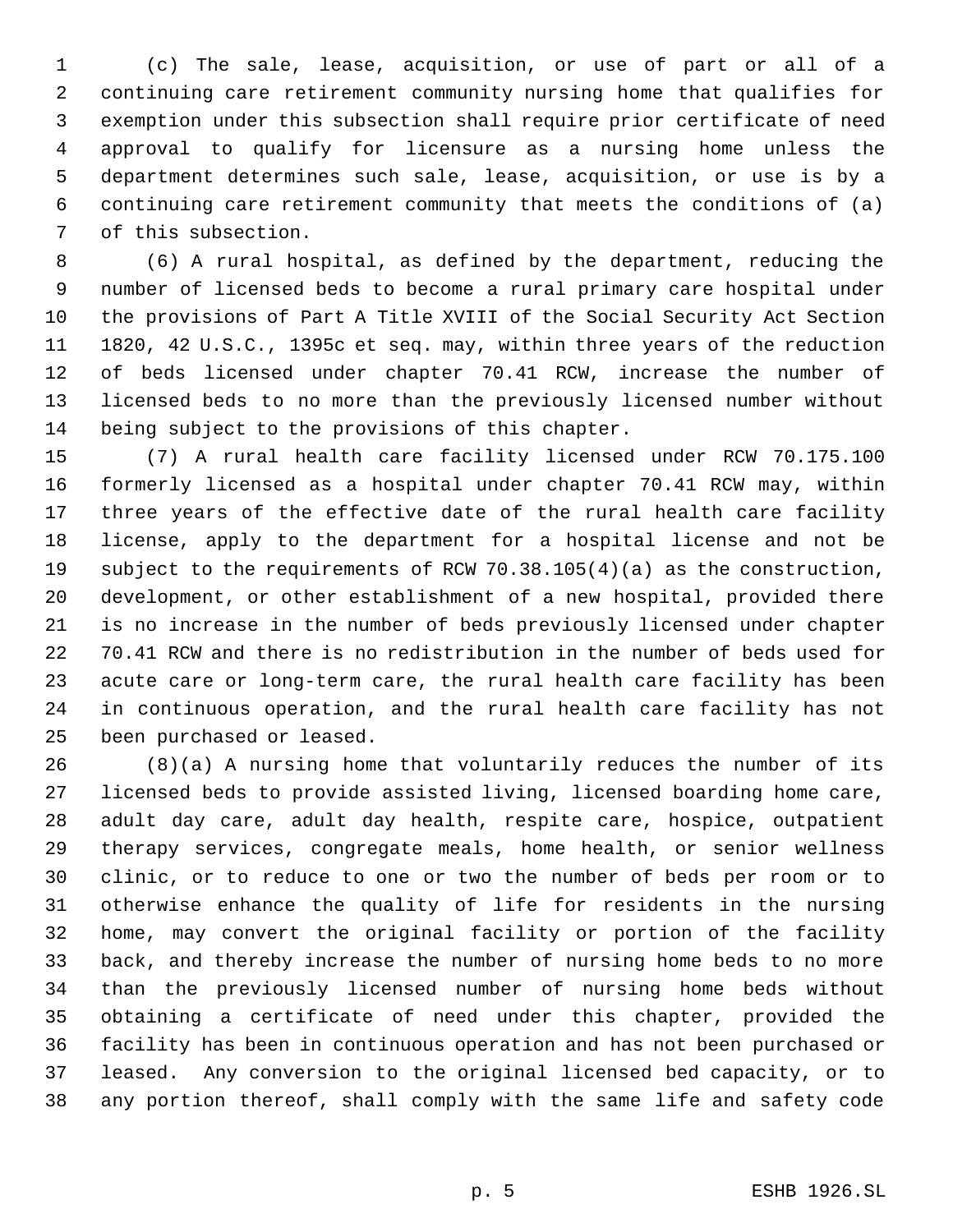requirements as existed at the time the nursing home voluntarily reduced its licensed beds; unless waivers from such requirements were issued, in which case the converted beds shall reflect the conditions or standards that then existed pursuant to the approved waivers.

 (b) To convert beds back to nursing home beds under this subsection, the nursing home must:

 (i) Give notice of its intent to preserve conversion options to the department of health no later than thirty days after the effective date of the license reduction; and

 (ii) Give notice to the department of health and to the department of social and health services of the intent to convert beds back. If construction is required for the conversion of beds back, the notice of intent to convert beds back must be given, at a minimum, one year prior to the effective date of license modification reflecting the restored beds; otherwise, the notice must be given a minimum of ninety days prior to the effective date of license modification reflecting the restored beds. Prior to any license modification to convert beds back to nursing home beds under this section, the licensee must demonstrate that the nursing home meets the certificate of need exemption requirements of this section.

 The term "construction," as used in (b)(ii) of this subsection, is limited to those projects that are expected to equal or exceed the expenditure minimum amount, as determined under this chapter.

 (c) Conversion of beds back under this subsection must be completed no later than four years after the effective date of the license reduction. However, for good cause shown, the four-year period for conversion may be extended by the department of health for one additional four-year period.

 (d) Nursing home beds that have been voluntarily reduced under this section shall be counted as available nursing home beds for the purpose of evaluating need under RCW 70.38.115(2) (a) and (k) so long as the facility retains the ability to convert them back to nursing home use under the terms of this section.

 (e) When a building owner has secured an interest in the nursing home beds, which are intended to be voluntarily reduced by the licensee under (a) of this subsection, the applicant shall provide the department with a written statement indicating the building owner's approval of the bed reduction.